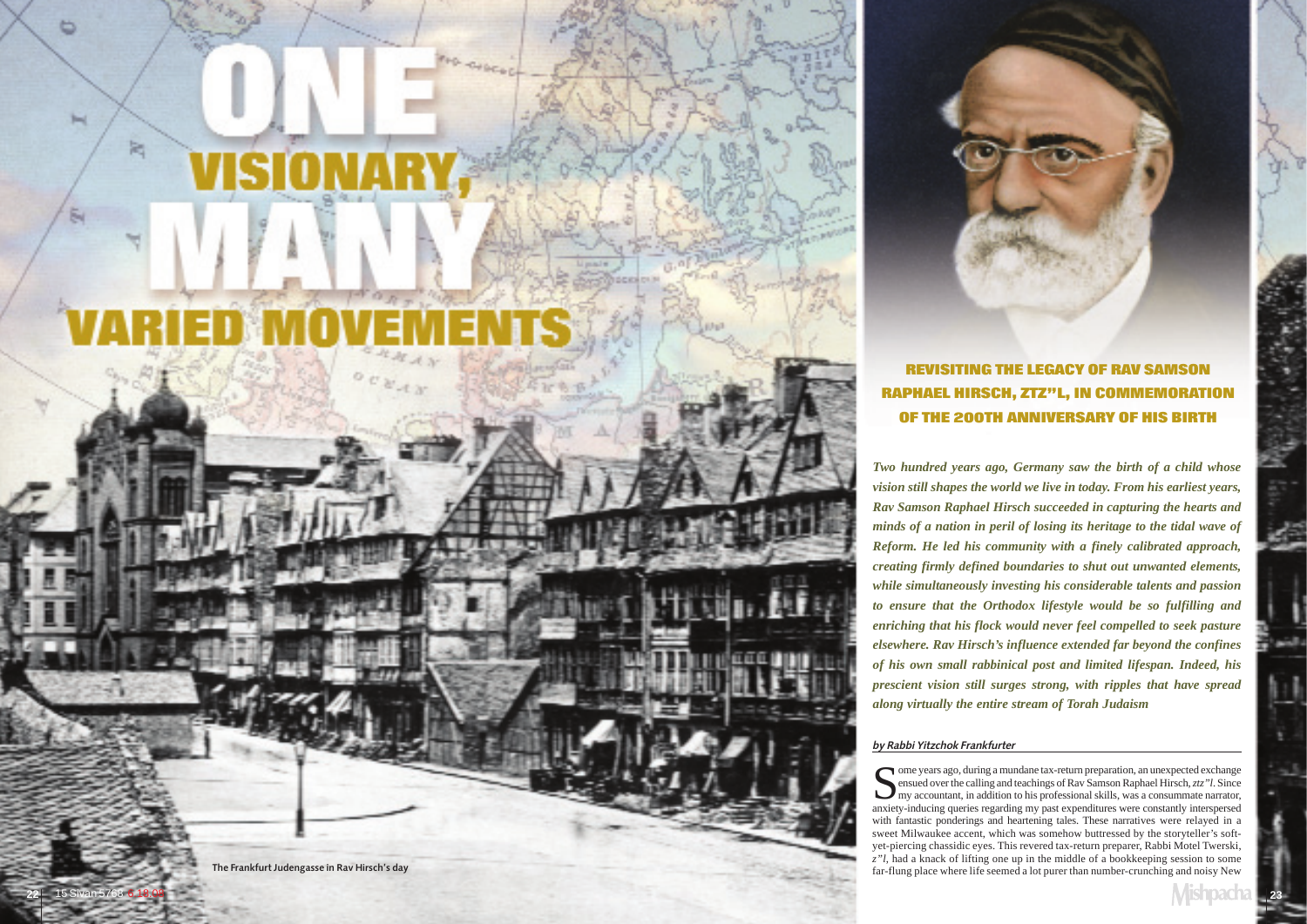*Emes*, into that of a docile, dove-like apologist for a watered-down version of convenient Judaism."

Nevertheless, it is fair to say that virtually every trend and movement in contemporary Orthodox Judaism can trace their roots to the teachings of Rav Samson Raphael Hirsch. From Modern Orthodoxy, which embraces Western and secular culture, on the far left of the spectrum, all the way over to the Eidah HaChareidis and Satmar, which decry every contact with the heretical world, on the right. All have their origins in the thought and deeds of that venerable thinker and leader. And it goes without saying that the Agudath Israel and Bais Yaakov movements are but direct outgrowths of his outlook and actions. And if this comes somewhat as a surprise to some, perhaps it no longer will be, once we take a closer look at some of the facts of Rav Samson Raphael Hirsch's spellbinding life and times.

The Young Visionary It all began 200 years ago, on 25 Sivan, 5568 (June 20, 1808), in the teeming and contentious port city of Hamburg, Germany, where Samson Hirsch was born. The Jewish commu nity in Hamburg, one of the newest in Ger many, had become one of its largest and most affluent at the time of his birth. How ever, it was most abruptly undergoing a radical change in values. The French Rev olution at the end of the eighteenth centu ry, which suddenly perforated the walls of the Jewish ghettos both inside and outside of France, brought about a frenetic and ir rational call for reform, which had disas trous consequences for Judaism and Jews throughout Europe. Driven to prove them selves worthy of emancipation, Jews be gan very rapidly to abandon the obser vance of Torah and mitzvos in order to appeal to the values and aesthetic sensibil ities of their Christian compatriots. Due to a convergence of factors, Hamburg, a for mer stronghold for the followers of false messiah Shabbetai Tzvi, became one of the primary centers of reform and heresy.

Rav Hirsch's father, Raphael, a highly learned and G-d-fearing person, endeav ored together with other upstanding mem bers of the community to halt this intense sacrilegious onslaught. While Reb Raphael was a merchant, young Samson's

### FATHER OF SECESSION:

### Rav Hirsch's Role in the Secession of Hungary's Orthodox Community

Rav Hirsch's relentless drive to secede from the Reform in Frankfurt, a movement which he vigorously argued has no relationship to the Jewish religion, is well known. What is less known is the role Rav Hirsch played years before that, between 1868 and1869, in the Hungarian secession of the Orthodox from the general Jewish community for the same halachic and practical reasons. He was one of the ideologues and architects of that secession, and when the Orthodox delegation petitioned the Hungarian Crown to permit them to secede, they did so by presenting Hirsch's reasoning.

We were sitting together reviewing some perplexing check stubs, when Reb Motel stared up at a framed picture of Rav Samson Raphael Hirsch, *ztz"l*, that was hanging on my wall, and asked whether I had received a postgraduate degree. For a moment I failed to comprehend the implied connection. To me, that well-known portrait of Rav Hirsch, where he seems to be eyeballing the distant future, simply depicts one of Jewry's greatest leaders, who "dedicated his entire life to the dissemination of Torah and through his strength and efforts succeeded in restoring the Jewish religion to its original beauty and turning the hearts of thousands upon thousands of Jews to our Father in Heaven," as Rav Yitzchak Elchanan Spektor, *ztz"l*, proclaimed.

What draws countless individuals, such as myself, to Rav Hirsch and his writings, I proceeded to expound, is not the educational method that Rav Hirsch advocated, but simply the greatness and keen mind of that eminent educator. Way before one ventures to even understand the deep rabbinical and philosophical allusions

Professor Yaakov Katz, who wrote an authoritative book on the Hungarian and Frankfurt secessions, fully documents Hirsch's active involvement in both, and writes as follows: "One of the big surprises that I stumbled on while tracing the unfolding of events in Hungary was the involvement of Rav Samson Raphael Hirsch of Frankfurt in the drive towards secession, in the articulation of the ideology that required the Orthodox to secede from the general communities and in the assistance he contributed to the actualization of this request. The argument to secede that evolved in Hungary. which Hirsch had a hand in drafting and promoting, went further than

Hirsch's original goal in his city of Frankfurt. The matter was no longer limited to the prevention of the Or-

thodox in assisting the establishment of sacrilegious organizations, through the payment of taxes to the general community — the original objective of secession in Frankfurt — but the drive in Hungary was towards complete communal independence."

Frankfurt's great crusader for Torah, who was called on countless times by Rav Yitzchak Elchanan Spektor, ztz"l, and other Lithuanian gedolim, to lend them a hand in their battles with the heretics and reformers, was also of assistance to the Ksav Sofer of Pressburg, the Yetev Lev of Satmar, and the Maharam Schick, ztz"l, among others in their heroic struggles for the preservation of Hungarian Jewish Orthodoxy.

York, particularly when he spoke about his mother's eminent younger brother, the late Bobover Rebbe, Rav Shlomo Halberstam, *ztz"l*.

"Ah, you must be alluding to Rav Hirsch's philosophy of *Torah im Derech Eretz*, whereby one should pursue a secular education alongside Torah study, so that he may develop into a *mentsch Yisrael*," I understood Reb Motel to be asking. "Well," I mused, "I doubt Rav Hirsch had the few grades of secular education in a local chassidic cheder in mind when he promulgated his views regarding one's ideal educational *bildung*."

contained in Hirsch's works, the religious pathos that burst forth from every word of his writings is enough to stimulate one to heed his call: To forget all prior studies; to read the Torah as though you have never read it before. And when Rav Hirsch leads you by the hand into the enchanting world of nature, to the endless expanse of skies and stars, to the rolling hills of blooms and blossoms, and gently prods you to examine yourself in comparison with a blade of grass or a rumbling peal of thunder, he once again uplifts you as no one ever before did. So much so, that when Rav Hirsch demands of you to understand Judaism organically "*aus sich selbst heraus*," in accordance with the inner spirit permeating its original literary sources, it suddenly all seems so very easy.

Reb Motel then relayed how his mother too was drawn to the high religious and literary value of Rav Hirsch's writings, and would study Rav Hirsch's commentary on *Tehillim* in the original German. Notwithstanding our meeting of minds, *Torah im Derech Eretz* was for Rav Hirsch by no means a temporary dispensation of the rigid demands of the halachah, nor is it a peripheral aspect of this great thinker's worldview. Yet, it nevertheless remains one of the most misunderstood of all the concepts that he propagated. According to Rav Hirsch, Torah and culture are not two coexisting ideas, as they appear to be in the modern concept of *Torah u'Mada*. Rather, culture must be subservient to the Torah, and formed and transformed by Torah's flames.

If you take a look at some of the contemporary research on Rav Hirsch, what you'll most likely gather is that Rav Hirsch was the father of Modern Orthodoxy. This statement, though widely disseminated, is only partially accurate and extremely misleading. Hirsch's philosophy is at odds with the Modern Orthodox worldview of a synthesis and fusion between two competing ideas and distinctive lifestyles. For him, if there is a fusion here, it is only, as Professor Mordechai Breuer points out, a synthesis in the Hegelian sense: two powers that contrast each other and negate one another subsequently merge transformed on a higher plane.

Rav Shimon Schwab, *ztz"l*, the late Rav of the Hirsch *kehillah* in New York, once had this to say: "What is happening today makes me weep, literally. Of late, Hirsch has become the property of the leftof-center 'Modern Orthodox' movement. They have changed the image of Hirsch from that of a vigorous fighter for *Toras*



Germany, Oct. 18, 1931: Rows of ships are docked in Hamburg's Harbor due to high unemployment.

Frankfurt, Judengasse, 1868



Frankfurt am Main's old Jewish cemetery



Breuer Yeshivah in Frankfurt

Illustration of Hirsch from 1868. The caption is incorrect; Hirsch was never a doctor

DA SMIS JUVA. TUCCH.



Rav Hirsch built schools for both boys and girls to ensure the future of Am Yisrael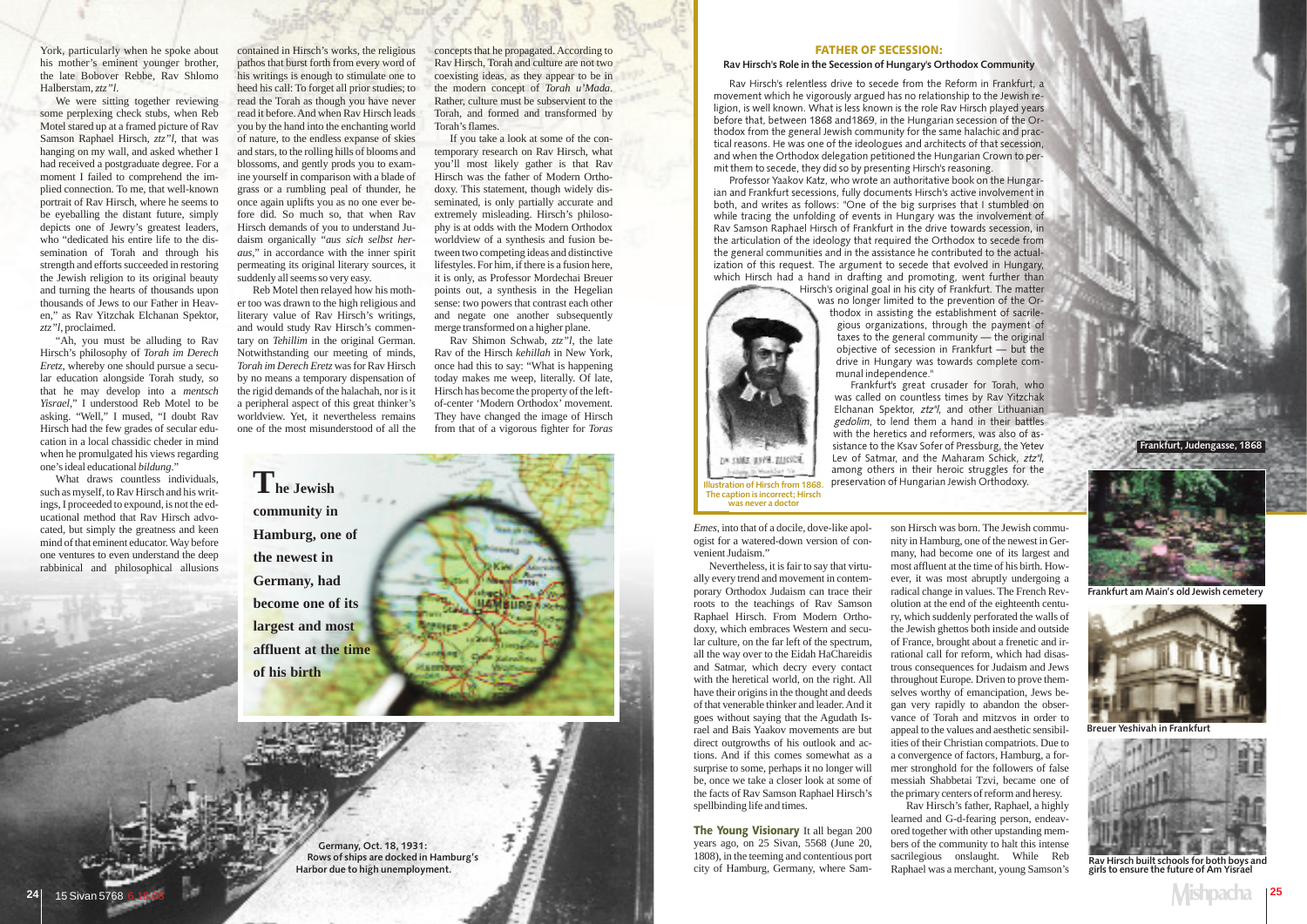# Mishpacha I **7**

grandfather, Rav Mendel Frankfurter, was a renowned *talmid chacham*. Rav Mendel was the founder of the Hamburg Talmud Torah and an unsalaried Dayan of the neighboring congregation of Altona. (Reb Raphael had changed the family name from its original "Frankfurter" to "Hirsch." His son, though, would later sign most documents with the double surname, "Samson the son of Raphael Hirsch-Frankfurter.")

The year Hirsch became bar mitzvah, Rav Yitzchak Bernays, *ztz"l*, was appointed Rav of the Orthodox *kehillah* of Hamburg. Chacham Bernays, as he preferred to be called so as to be distinguished from his Reform counterpart, was one of the first truly pious rabbis of Germany with an extensive academic background, and he exerted an enormous influence upon the young and brilliant Hirsch. The Torah and

Talmudical education he received from Bernays, combined with his Rebbe's influence, led Hirsch to determine not to become a merchant, as his parents had desired, but to choose instead a rabbinical vocation, a vocation that would alter the face of the modern era.

But first Hirsch had to continue his studies of Talmud under the distinguished and famed *gaon* Rav Yaakov Ettlinger, *ztz"l*, the author of the *Aruch L'Ner*, who most likely ordained him. Additionally, the future leader of Orthodoxy, who was to stand up to the Reform with such pro-

found scholastic brilliance, also needed to acquire a secular education. During this period, Hirsch met his future adversary, Abraham Geiger, who was later to become the leader of the Reform movement, and they left Manheim together for Bonn to attend the university there. Geiger describes Hirsch in his diary in the most glowing of terms: "I learned to recognize and admire Hirsch's

outstanding speaking abilities, his sharp mind, and his clear and quick comprehension.… I valued his remarkable moral character, his strict ethical behavior, and I loved the goodness of his heart."

Hirsch abruptly left the university, after just a year and a half of study, never acquiring any academic degree, to become the chief rabbi (Landesrabbiner) of the principality of Oldenburg. The departing rabbi of Oldenburg, Rav Adler, *ztz"l*, had written a letter to the Oldenburg authorities recommending Hirsch for the post, while lavishly praising "the character, demeanor, scholastic ability, proficiency in German, and skill in homiletics" of the merely twentytwo-year-old Hirsch. His rabbinic mission thus began.

Though Hirsch complained about his loneliness in Oldenburg, the decade of isolation that he spent there was one of the most fruitful and creative periods in his life. During this period Hirsch wrote his *Horeb,* a textbook on Jewish laws and observance, with particular emphasis on their underlying ideas. In many ways it has proven to be Hirsch's most decisive work, representing a milestone in the return to halachah (Jewish law) as the pivot of Jewish life. Hirsch also wrote there the *Neunzehn Briefe uber Judenthum* (*Nineteen Letters on Judaism*) which used a fictional correspondence between Naftali, a young rabbi and philosopher, and Benjamin, a youthful, perplexed Jewish intellectual, to present Judaism in a new light. The reaction to the *Nineteen Letters*, which was published first, was simply sensational. It proved to be a prelude for his future influence.

Some of the intelligentsia, who had abandoned the study of Talmud, now returned to it with new vigor. Young men of scholarly attainment, such as the future historian Heinrich Graetz, were "electrified" by the *Briefe* as they found in it "a view of Judaism … never before heard or suspected." Graetz described in his diary his reaction to the *Briefe* as follows: "I avidly devoured every word. Disloyal though I had been to the Talmud, this book reconciled me with it. I … determined

> to use my utmost efforts to pierce its depths.… I set about my task at once, beginning with the first folio, *Berachos*, and the first book of Moshe. I dwelt upon every point with pleasure, treating them not as remnants of antiquity but as books containing Divine help for mankind." He subsequently studied Torah under Hirsch for

stern reproach from the master. Hirsch remained in Oldenburg until 1841, when he was elected chief rabbi of the Hanoverian districts of East Friesland and the northern part of Westphalia, including Osnabruck, with his residence being in Emden. Here he employed for the first time his motto of *Torah im Derech Eretz*. In 1846, Hirsch was called to the rabbinate of Nikolsburg in Moravia, and

three years. The first blow to their relationship occurred, however, when Graetz introduced his young wife to Hirsch with uncovered hair and received a Ettlinger



**"I learned to recognize and admire Hirsch's outstanding speaking abilities, his sharp mind, and his clear and quick comprehension.… I valued his remarkable moral character, his strict ethical behavior, and I loved the goodness of his heart"**

Rav Yaakov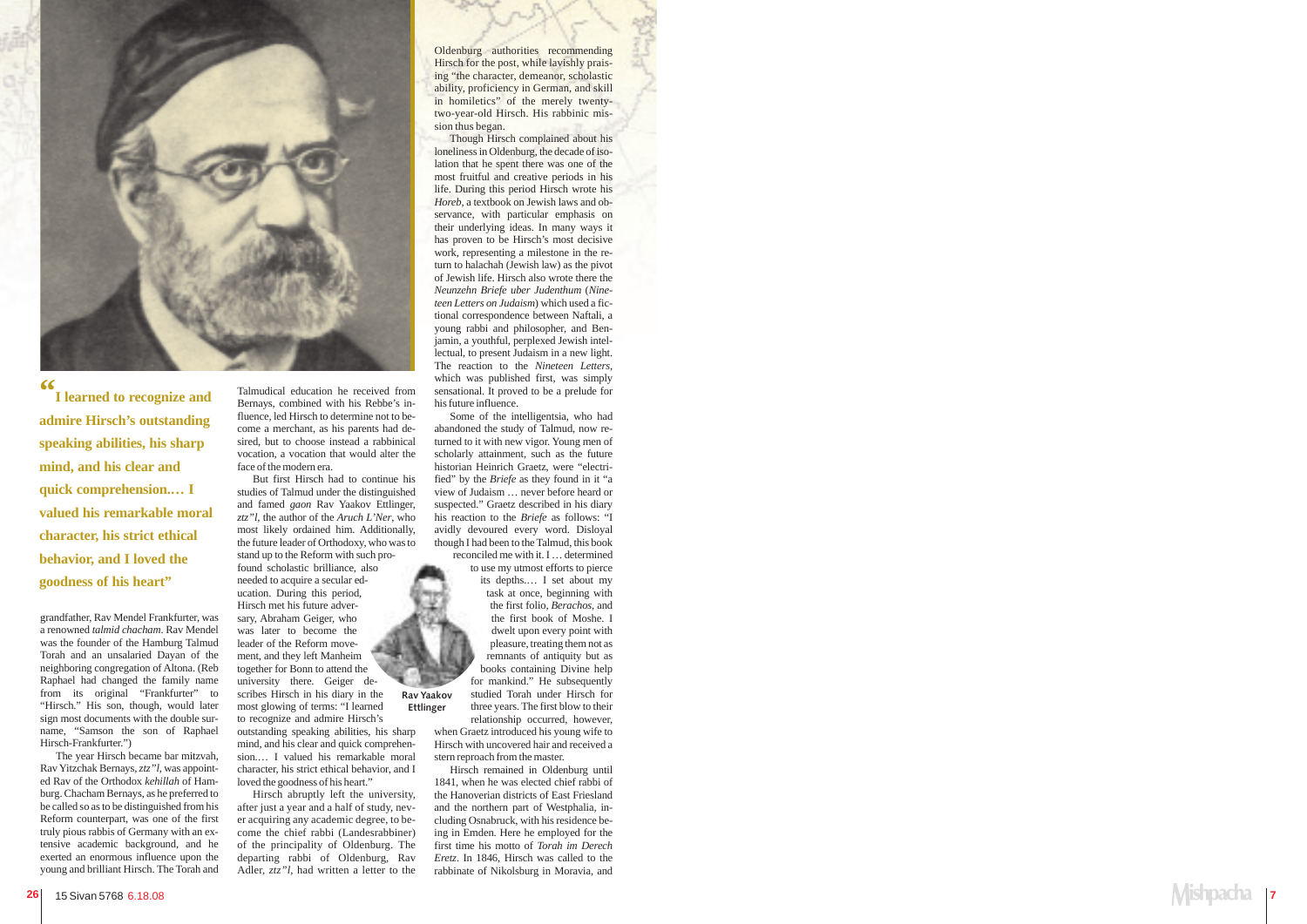in 1847 he became chief rabbi of Moravia and Austrian Silesia, where he remained for five years. However, Hirsch's two decades in the highly prestigious positions as the Landesrabbiner were but the foretaste for things that were about to come.

Frankfurt am Main A small Orthodox separatist group in Frankfurt am Main, which recently had split from the general community, asked Rav Hirsch whether he would be willing to leave his post of Landesrabbiner to become their rabbi. He responded with an enthusiastic yes. Rav Hirsch explained his fervent acceptance of this relatively minor rabbinical post in his letter of resignation to the minister of religious affairs of Austria, as follows: "I've been called from Frankfurt to help out what is indeed but a small group, but a group which its very founding is in my eyes, pursuant to my life ambitions, the happiest occurrence for the Jewish people that took place in the last few decades. For this very first time a Jewish community has been overtly founded around a holy principle, on the territory that they have successfully captured from those who



have gone astray. And what can I do, as this holy principle is what I have determined to dedicate my life to spread and disseminate." At the age of forty-three, with a wife, five sons, and four daughters, Hirsch left Nikolsburg to head a group of religious dissenters known as the Israelitische Religionsgesellschaft (Israelite Religious Society).

To comprehend the catastrophic de-

cline of the Frankfurt Jewish community, whose documented history goes back to the twelfth century, and which was one of the oldest and most important Jewish communities of Germany, is to understand the tragic state of affairs that existed then throughout Europe. In the past, some of the most famous Talmudic scholars served the Frankfurt Jewish community as rabbis. In the beginning of the nineteenth

century, it was still a city filled with Torah and *emunah*; it was still the city of the Haflaah, Rav Nosson Adler, and the Chasam Sofer. Yet, over the course of a few short years, this centuries-old, Torahtrue community dissipated, leaving but one or two individuals who still put on tefillin every day, while almost everyone else had joined the Reform movement.

As the Reformers pressed vigorously ahead with their devastating assaults on all things sacred, tensions in the community mounted. In 1849, a group of eleven G-dfearing people decided to act and petitioned the German Senate to permit them the establishment of a special communal organization, since by law all the Jews of each city belonged to but one Jewish association and community. The Senate, while disallowing the formation of a separate community, granted them the right to organize a religious association, which became known as the Israelitische Religionsgesellschaft.

**Secession** Hirsch's success in building and developing the Israelitische Religionsgesellschaft into a self-sufficient organization, whose influence spread throughout every city in Germany and beyond, brought to the forefront the injustice in faithful Orthodox Jews being legally compelled to belong to the general sacrilegious Gemeinde, which served by law as an umbrella organization for all Frankfurt Jewry,

Hirsch's spectacular shul in I



The city of Oldenburg: Site of Rav Hirsch 's first rabbinical post

Hirsch's first years in Frankfurt were marked by his outstanding effort to transform the Israelitische Religionsgesellschaft from a humble local association into one of national importance. Within a relatively short time after his arrival,

through his gifted oratorical skills and outstanding organizational faculties, Hirsch started to attract many new members, including some of the Rothschild family, who donated money towards the erection of a large new shul.

Of his many major achievements, perhaps the most important was the founding shortly after his arrival of elementary schools in Frankfurt. Hirsch viewed the education of girls to be virtually of equal importance as that of boys, and therefore established both boys' and girls' schools with the dual curriculum of *limudei kodesh* and *chol*, under the principle of *Torah im Derech Eretz*. Having succeeded in establishing his elementary schools, Hirsch proceeded to establish secondary schools based on the same principle and with a similar program.

In order to carry his message of revitalization even beyond the confines of Frankfurt, he embarked on a new project, a monthly Orthodox publication which he named *Jeschurun*, authoring most of the pages himself. During the years 1867–1878, Hirsch published his magnum opus, his German translation and commentary on the Chumash and, four years later, his translation and commentary on *Tehillim*. His literary and scholarly endeavors were but additional means to save Judaism from the clutches of the Reform and to restore it to its original glory.

In addition to his ardent campaign against the Reformers, Hirsch also expressed strong opposition to the emerging Jewish nationalist movement headed by Rav Zvi Hersh Kalischer, *ztz"l*, voicing identical arguments as today's anti-Zionistic Satmar. In his commentary on the siddur, which was published posthumously, he writes: "During the reign of Hadrian when the uprising led by Bar Kochba proved a disastrous error, it became essential that the Jewish people be reminded for all times of an important, essential fact, namely that [the people of] Israel must never again attempt to restore its national independence by its own power; it was to entrust its future as a nation solely to Divine Providence." These words best articulate his strong anti-Zionistic stand, despite the great love for the Land of Israel that is palpable in his writings.

Paving the Way What should chronologically come at this juncture of our narration is undoubtedly the passing of Rav Hirsch in 1888, at the age of eighty, in Frankfurt am Main, and his burial there. But that is not where our recounting is headed. Simply because the story of his life does not end with his death. The legacy of Rav Hirsch, who stood up to the threats that the ravages of time unfurled against the Torah, announcing that the Torah is not deferential to time but that time is subservient to the Torah, lives on in every Jewish home where the light of Torah and its mitzvos shine. It was Rav Hirsch who paved the way for future generations confronting the same challenges as did his generation. The triumphant



and to continue contributing towards its maintenance. Hirsch believed that this arrangement was not only grossly unfair, but also halachically prohibited, since the religious community was in effect supporting the aberrant acts of the Reform.

Hirsch's opportunity for action came with the ascension of Bismarck as chancellor of Germany. Wishing to break the power of the Catholic Church, Bismarck, along with others, promulgated the Law of Secession, which permitted one to leave his church and form an independent one. This law, however, did not apply to the Jewish people. Edward Lasker, a Jewish parliamentarian in the Prussian Landtag, objected to the discriminatory nature of this law. Hirsch took up Lasker's cause in the name of freedom of religious conscience, and prevailed upon him to exert pressure to make the Law of Secession apply to the Jews as well. Soon enough their efforts saw fruit; in July 1876 the German parliament ruled that the Austrittsgesetz applied also to the Jews, thereby enabling Hirsch's Religionsgesellschaft to secede from the Frankfurter Gemeinde.

Hirsch hailed the passing of the law despite the severe opposition of the Reformers — as a most spectacular event, marking the liberation of Torah-true Jews from the yoke of the heretics. However, to his utter disbelief and great disappointment, the predominant majority of his heretofore loyal community — at least seventy-five percent — refused to secede. Thus Rav Hirsch suffered a serious setback at the hands of his very own flock.

As Hirsch tried relentlessly to persuade his congregants into agreeing to secede, which required that every member who chose to secede take an oath to that effect in a German courthouse, his community divided into Austritter (secessionists) and Kompromissler (compromisers, or anti-secessionists). A respected scholar in the community, Rav Moshe Mintz, issued an opinion that since the Gemeinde, which was trying to prevent the secession. was now willing to make concessions towards their community, allowing them be fully in charge of their own religious affairs, secession was no longer necessary. Rav Mintz obtained the backing of Rav Seligman Baer Bamberger, the Wurtzburg Rav, who dismissed Rav Hirsch's ruling, openly declaring that the members of the Frankfurt Religionsgesellschaft were not obligated to abide by it as it purportedly lacked all halachic validity. A heated polemic now ensued between these two leaders. Rav Hildesheimer of Berlin sided with Rav Hirsch, but declined to openly take his side. Then the Maharam Schick wrote a responsa criticizing Rav Bamberger's ruling, and stating that Rav

Hirsch was in the right: secession from the heretical Reformers was obligatory.

Only after the passing of Rav Hirsch, during the rabbinic tenure of his son-inlaw and successor Rav Shlomo Breuer, *ztz"l*, did Hirsch's community fully secede from the Gemeinde. The preceding schism, however, caused a terrible rift in the Orthodox Jewish community, which lasted until the ultimate destruction of the Frankfurt Jewish community by the Nazis. If Rav Hirsch was not as successful as he would have liked on his home turf and within his own community — which in his open letter to Rav Bamberger he stated "made his heart gush blood" — we can only react with Rav Hirsch's own words regarding Moshe Rabbeinu: "Moshe had the bitter feeling that his lifework for the Jewish people had been in vain, since they still stood against him as stiff-necked anarchists whose ears are shut from listening and rebuff all attempts at persuasion … However, like an angel who sanctifies G-d's name, G-d's unyielding messenger covers his eyes and feet, and through the strength of the purpose of his mission he does G-d's work, ignoring all of his own personal disappointments" (Commentary on *Bamidbar* 20:12).

Indeed, despite this setback with the majority of his community, which failed to abide his ruling regarding secession, Rav Hirsch's communal work continued unabated. During the final years of his life, Hirsch put his efforts in the founding of the "Freie Vereinigung fur die Interessen des Orthodoxen Judentums" (Free Union for the Interests of Orthodox Judaism), an association of independent Jewish communities.



**To comprehend the catastrophic decline of the Frankfurt Jewish community, whose documented history goes back to the twelfth century, and which was one of the oldest and most important Jewish communities of Germany, is to understand the tragic state of affairs that existed then throughout Europe**